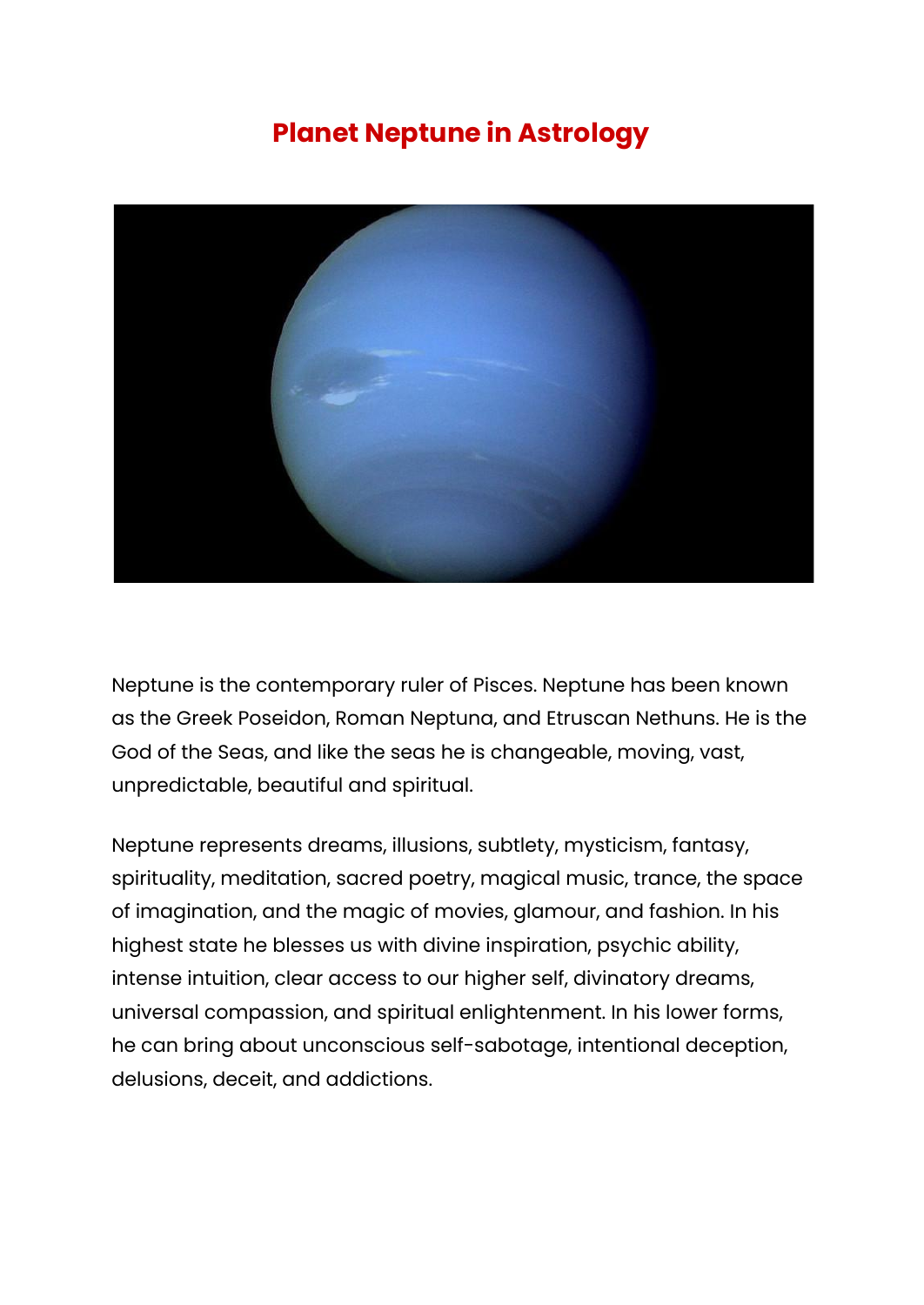He changes signs every 13-14 years and takes 164 years to go around the Sun once. Chances are, once you have a particular Neptune transit, you will not repeat it in this lifetime.

Neptune has ruled the oceans. There is something beautiful, bountiful, endless, but also frightening about the prospect of a large body of water that is vast, with movements that a sailor could get lost within. We can be at the mercy of the sea. However, being near water is also a place that many of us feel a sense of calm or a deeper connection to our selves. It is an immediate reminder of life and what sustains us. Yet, it remains big, unknowable, and mysterious.

Neptune rules transparency between worlds. He rules contact with other realms and altered states of consciousness. Neptune can affect our ability to perceive things accurately or with necessary detachment because of this altered state. Where Neptune is in a chart can have us either feeling very mystically inclined or not seeing things clearly.

Neptune is known as the higher vibration of Venus. Venus and Neptune both rule art and beauty. Venus rules attraction, love, partnership, and money. Neptune rules universal love, the unconscious and mystical connections. Both contribute to art, where Venus creates something that is visually pleasing, Neptune creates that which is divinely inspired. Where Venus lends to beauty that is aesthetically lovely, Neptune lends itself to beauty that is beyond words, is surreal and Divine.

However, there is a caution when considering Neptunian energy. All energies require balance. This is particularly true with Neptune. The energy is so strongly escapist and illusionary, that you need to consider some practical way to bring this energy into some tangible outlet. Neptune can be hyper sensitive, and too much sensitivity can make it difficult to function in the world. It's also easy to fool yourself when you are riding this energy.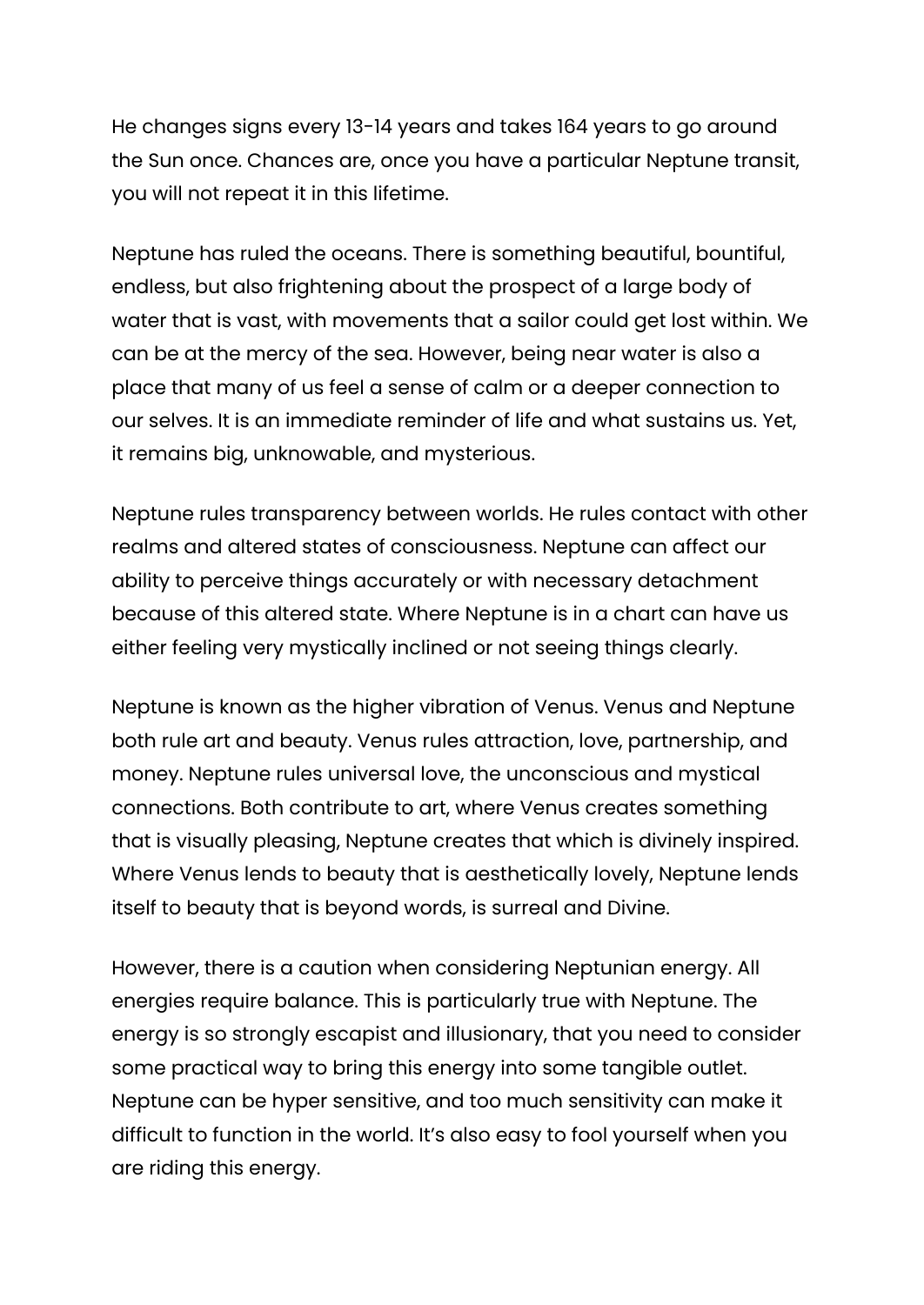I have met people undergoing a challenging Neptune cycle. At first, they can't understand what isn't right and they feel increasingly hypersensitive. This is one challenging way this energy is felt. However, finding an outlet for the sensitivity and actively choosing to work to connect with tangibles can transform it. If you feel like you are about to fly off on a current of sadness, disappointment, or a flight of fancy, then consider bringing in an another energy that will allow you to feel more connected to the Earth. It will help soak up the waters and bring stability.

A harder transit of Neptune can bring confusion and hypersensitivity, as mentioned, but those difficult Neptune times teach us to ground our ideals and accept reality. An easier Neptune transit can be challenging as well because it can indicate where we may not see things clearly. If we choose an idealized vision over the reality of the situation, we could set ourselves up for disappointment once the tide turns and other aspects set in.

Neptune transits can also indicate a dissolving phase, not only in the personal sense of how we feel, but in a practical sense, in the area of life he touches. There is a sense that things can get "washed" or "washed up". This can include plans we have made, areas of life, and specific circumstances. For example, if Neptune starts touching your relationships, you may find that your relationships become harder to define. You may find yourself attracting people who are hard to pin down, or they tend to wash away like water. The people you attract might be escapist in some way or have an addiction. Alternatively, it is also possible that a visit from Neptune to your 7th house will have you believing in soul mates.

As I will discuss throughout this book, many times things can be worked out energetically. So if you notice Neptune touching your relationships, you can decide to examine your expectations and consider your highest vision and ideals. By deciding, you will know what really matters and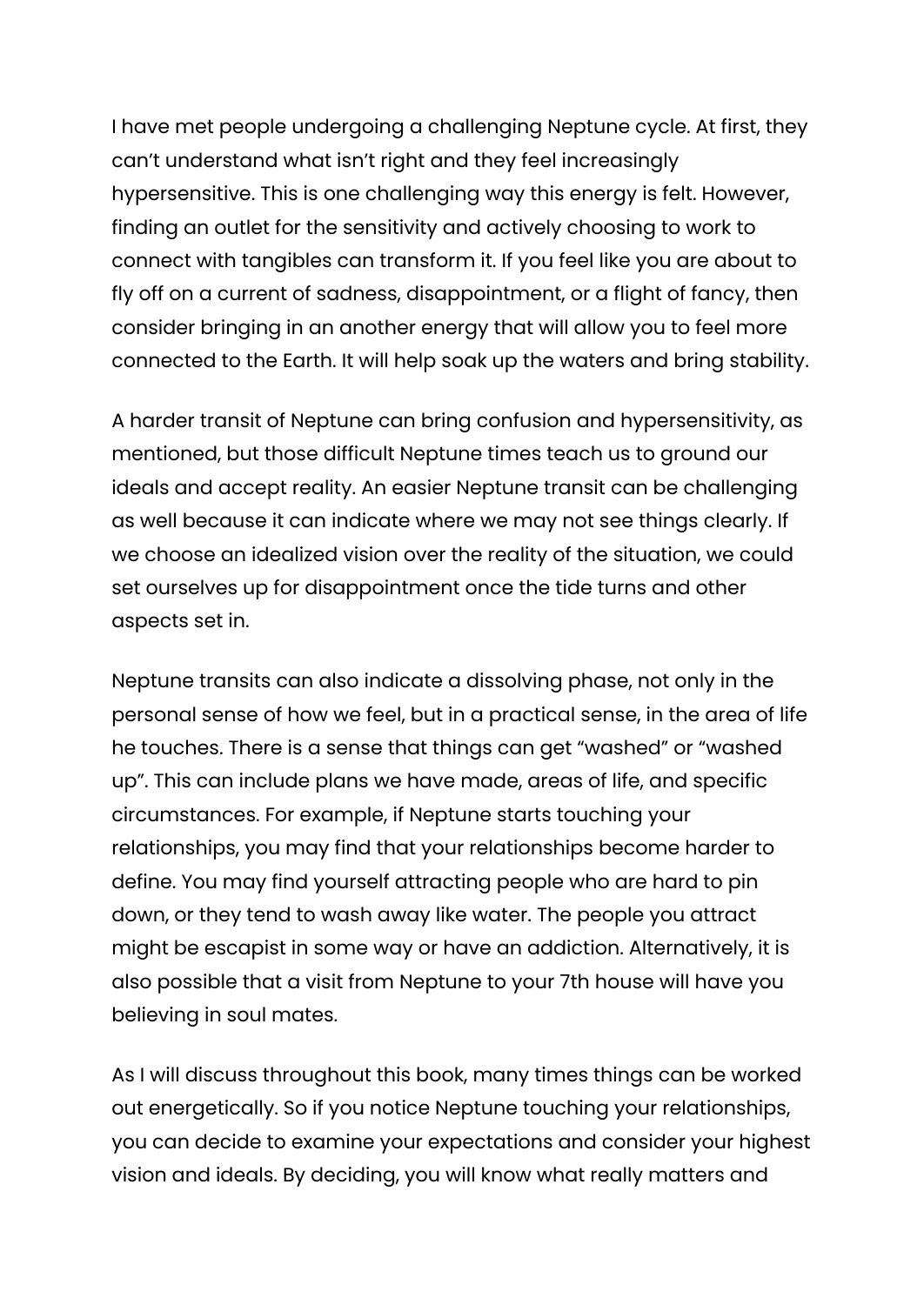what doesn't. You also want to give yourself time when getting to know new people, as a more balanced perspective can take time to reveal itself. If we see only the positive in others instead of honoring all they are, with their good and bad, we can miss out on the best of their unique complexities.

Whatever area of life Neptune touches, it's about keeping those rose colored glasses clean enough so that we can still see the reality.

I am reminded of a lesson I once had with a former professor. He said that, in his very early years, he did a reading with a friend who had his heart set on starting his own business. The friend had poured so many of his hopes and dreams into an idea and really wanted it to work. He was quitting a secure, successful full-time job in order to pursue his new business full-time.

On doing a reading, my professor saw that Neptune was in the area of finances, the 2nd house. He didn't want to discourage his friend so he said nothing. Well, the friend ended up not seeing some key expenditures that would be required. He ended up pouring so much of himself and his resources into a business that ended up washing away.

Through this experience early in his career, my professor learned to be honest with people about all the possibilities. His friend's expectations were so strong that not even my professor had the heart to tear into it. With a more measured perspective on his friend's behalf, he could have helped avoid such financial hardships.

This story brings up another interesting point. The realizations you have as you watch the ways in which your chart is expressed in your life, the life of those you love, and even your clients, will all lead you to become a better astrologer, one reading at a time.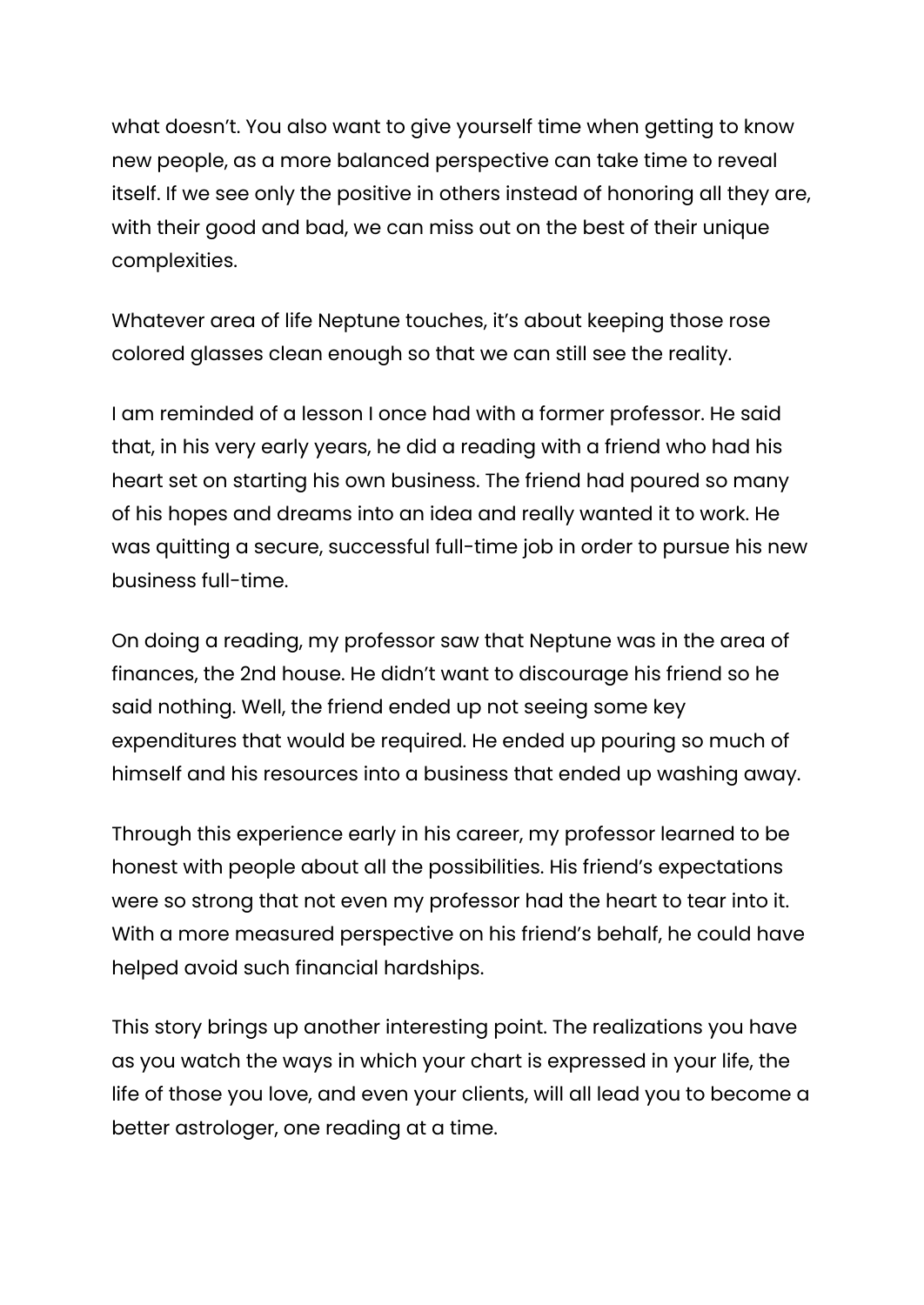You will learn more about how to spot the areas of life that each planet is touching. I know it can be scary to consider the impact of the mist of Neptune. However, your awareness that Neptune can indicate such occurrences gives you a heads up. When you see a transit coming, you know that you can choose healthy, balanced, and measured manifestations of this energy. If you know there's a chance of getting washed away, you can make sure to wear your life jacket and stay safe while enjoying the water.

Remember, the sky is nothing to fear! The Universe is wise and loving. We can make the most of anything.

Great musicians also have strong Neptune placements, but there is a reason that we think of Rock n Roll mixing with other Neptunian exploits like sex and drugs. It is the sensitive soul that can create beautiful songs. It is a mystical connection that is brought to the sound. I am reminded of Kurt Cobain at this juncture. He had a very strong Neptune in his chart (I'll talk about what it means to have a strong planet in your chart when we get to the chapter on aspects). However, he also had a great fantasy of what fame would mean in his life. When it didn't match up, he lost himself in his disappointment. Could anything have been done to save him? Of course, but that was his journey to take.

Ultimately, the journey of an addict, also represented by Neptune, is a spiritual journey. It is about learning to manage their spiritual energy. When you do that, you connect to a higher source and find bliss in life. When you don't have the skills or don't recognize that you need to do the work to acquire the skills, then the heightened sensitivity and disappointment of fantastical expectations not met can be hard to bear. Cobain made great music because of his sensitivity, but had a harder time finding a spiritual purpose to align with what would ultimately give his life purpose. Bless him. We are all human, and always learning.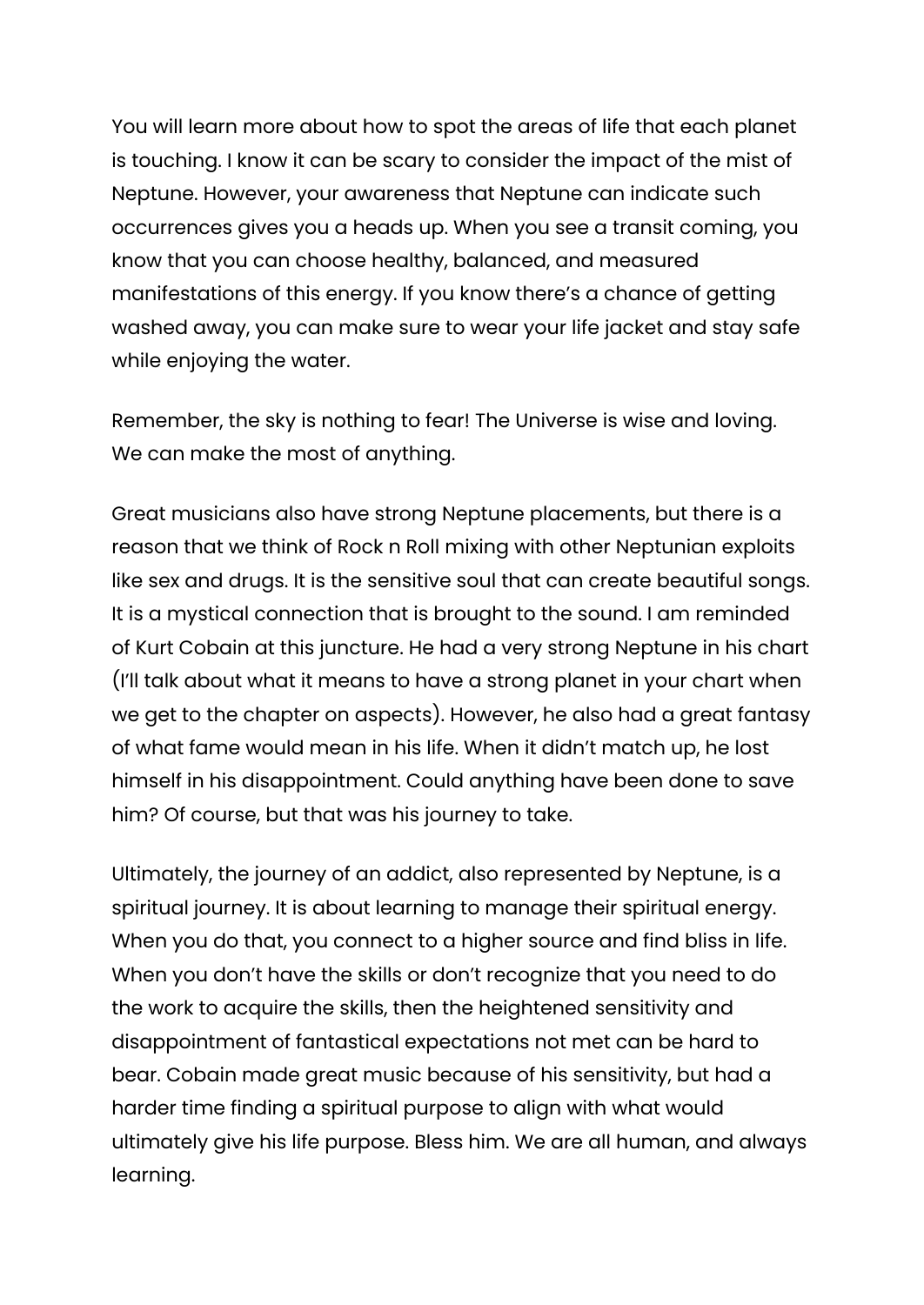Whether we understand inspiration as a state of mystical frenzy or a state of living in line with a sense of enchantment with our external world, Neptune's job is to inspire us. Neptune can give us a sense of meaning and purpose. It infuses life with faith and magic. Every occurrence can take on symbolic relevance that makes us more compassionate with others and with ourselves. He can inspire our compassion, strengthen our empathy, and lead us to feel more united with the world and all who inhabit it.

However, that same inspiration, when carried too far, can make us lose touch with reality and our responsibilities. When reality does come knocking, and it always does, how well we balance our Neptune will be revealed in how we deal with real demands.

Working with Neptune can bring about an awareness of the more hidden, mystical realms of our lives. He is wonderful to connect to when we want to create magnificent art that seems divinely inspired. He allows the veils between worlds to melt away, and so can be great when we want to see things for their inherent unity and with more compassionate eyes. He also allows us to create illusions that are appropriate in the right circumstances, such as a filmmaker would desire to cultivate. Neptune's gifts of blessing us with psychic moments and intuitive understandings are powerful.

By all means, enjoy Neptune. Its ultimate purpose is to allow you to be of service in compassion to others. We are best able to do that while also having our feet on the ground.

Neptune retrogrades about once a year for about five months. Neptune retrogrades are a time when we ask ourselves to be honest about what is real in our lives, but more importantly, what isn't. It asks that we be willing to break illusions and take off our rose colored glasses. Sometimes this process is gently encouraged, other times it can come